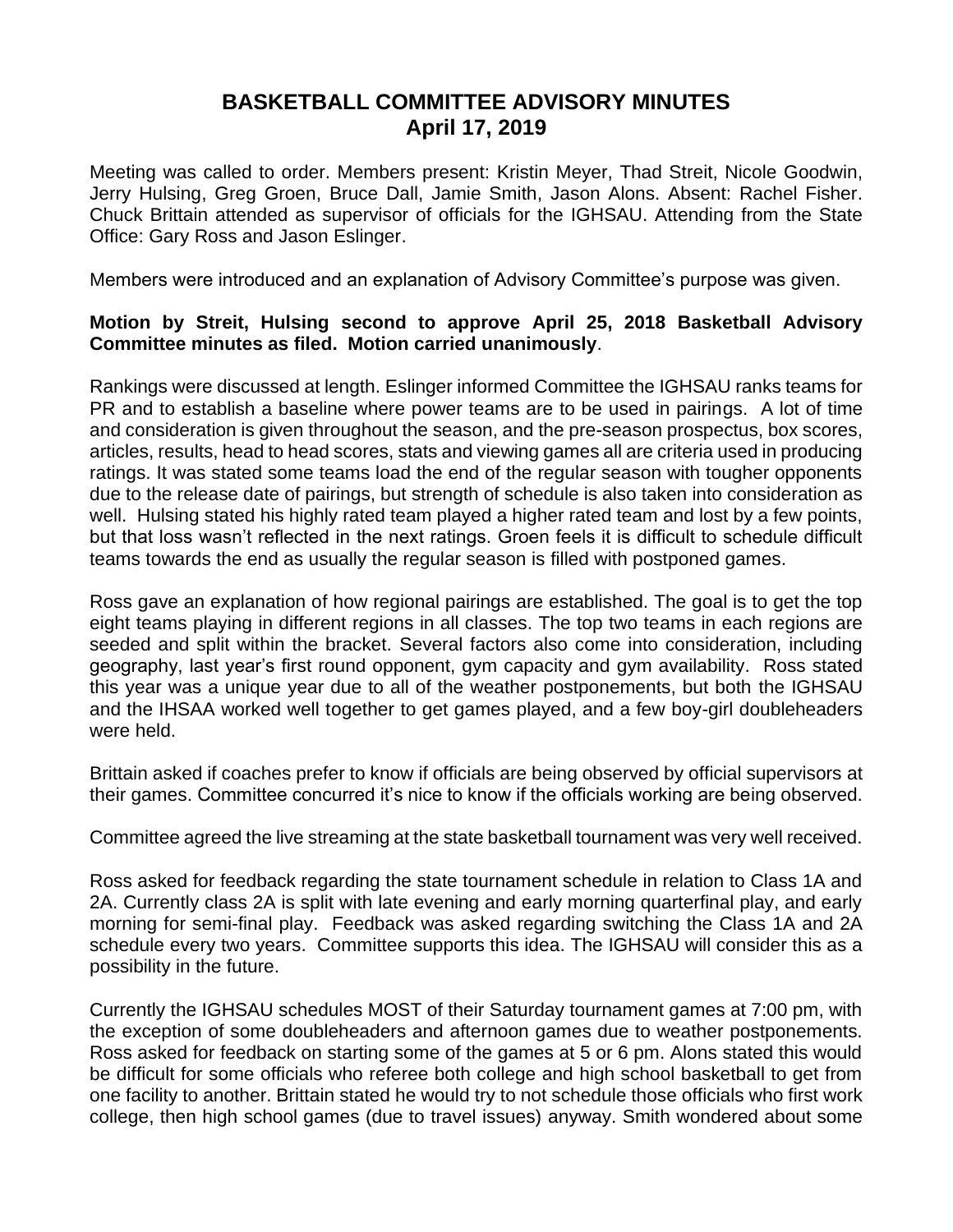wrestling tournament schedules. Committee feels 7:00 pm is a late start, especially if there is a lengthy travel involved. Committee would prefer moving the start time up to 5:00 pm if there are no other conflicts. It was suggested games be started earlier during the week also, wherein Ross stated this would not be possible due to some teams being let out of school early. Brittain also agreed it would be difficult to secure some officials for an earlier start time during the week. Ross will discuss this option with Management.

IGHSAU staff, along with coaches and athletic directors' feedback has discussed delaying the release of the pairings one week to provide as accurate information in the regional assignments. Ross presented calendars showing the post-season regional schedules and the potential change in delaying the release of pairings by one week. Committee members supported the idea of delaying the release of pairings. During discussion, one aspect the Committee had a concern about was the shorter preparation time before regionals. As Hudl is not mandatory and not all schools have a Hudl account, some schools don't share game film well or give access to accounts. Committee concurs some conferences have rules regarding game film. All agree it is important schools have access to game footage on Hudl or a similar type of video access. Ross stated this will be discussed with Management and this may be a topic on a rules memorandum and video. Ross suggested committee members go out and speak with other coaches regarding this benefit and to push for all coaches to share their game footage. With the 2019-20 year being a "roll back" year (6 days later), the delay of the release of the regional pairings will actually result in the release being around two weeks later than this year.

Ross presented calendars showing the post-season regional schedules. One day in which the IGHSAU has had challenges is the Monday of week 34 (regional final for Classes 1A and 2A). On this same date the IHSAA has the opening sub-state boys' basketball games for Classes 3A and 4A. By having both the IGHSAU regional finals and the IHSAA sub-state on this same date, the potential sites for hosting the regional final Class 1A and 2A games are limited. By moving the Class 1A and 2A regional finals to the Wednesday of week 34, the Class 3A and 4A basketball schools will be available to host as host sites. In addition, the additional two days will provide Class 1A and 2A girls teams more preparation time for the regional final with plenty of time prior to the state meet.

Hudl is also used to help critique officials. Some coaches are asked to send in clips, which are used in teaching and help with questionable calls. Brittain stated this has been a great teaching tool for officials.

Dall asked if eighth graders could play high school basketball due to some schools having low numbers to practice. Ross informed Committee junior high can practice with high school teams but cannot compete in a game with their high school team. This is a Department of Education rule.

Brittain informed Committee of the regular and post-season process for assigning officials. Coaches are to send in their recommendations, along with officials observations during the regular season. There were seventeen new officials who worked the state tournament this year. Brittain stressed the importance of coaches critiquing officials on the QuikStats tab as the information generated is used in teaching officials during clinics. The importance of coaches using this will be emphasized next year.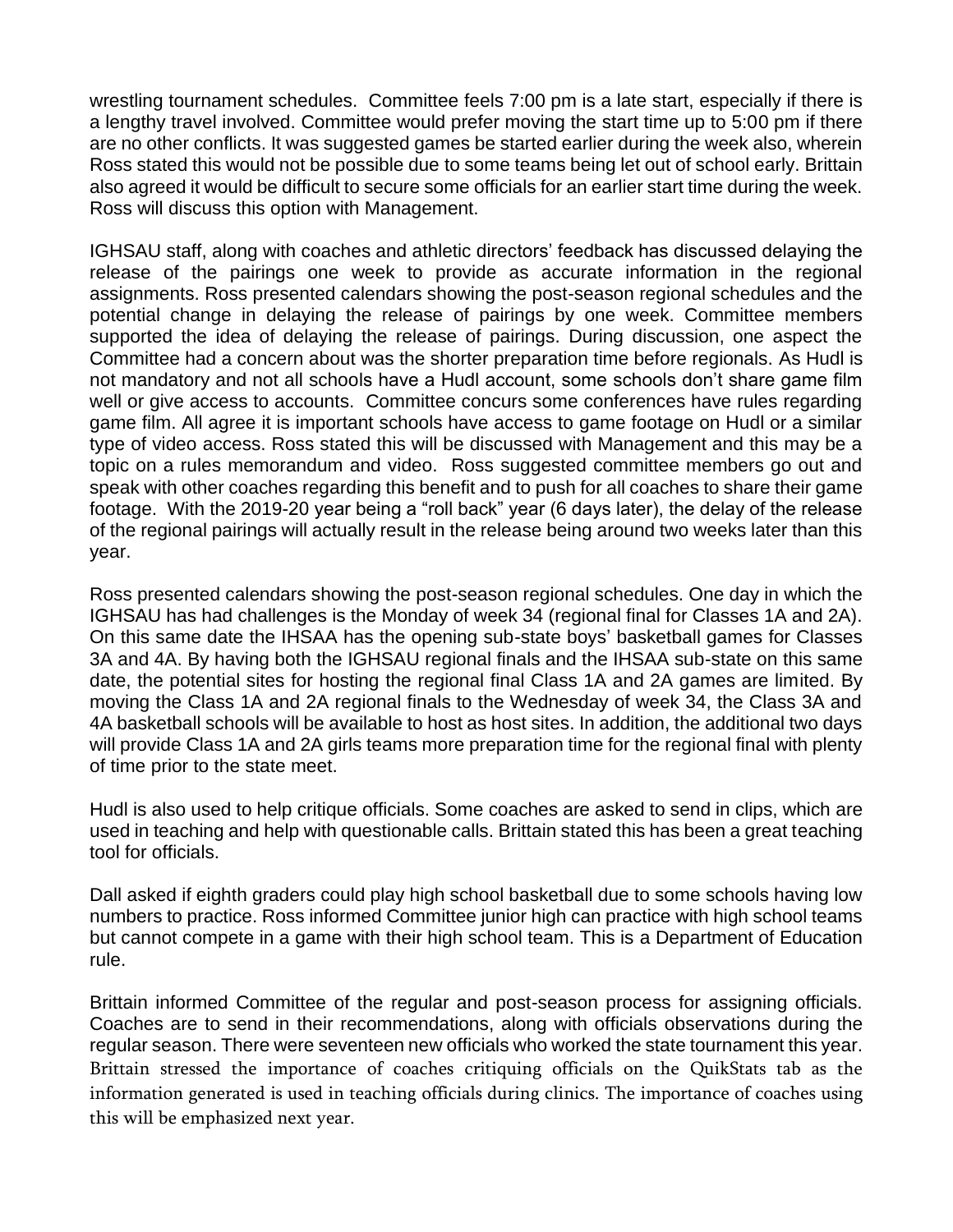Ross reminded Committee the Ad-Hoc Committee (IGHSAU, IHSAA, IHSSA and IHSMA) has been reviewing the placement and overlap for all high school activities on the Unified Calendar. Ross stated the Board of Directors of the IGHSAU has not finalized the new changes, but hopes to release the changes soon. A state-mandated break, the number of contests and length of seasons is also being discussed.

Ross informed Committee there are fewer schools in Class 1A due to schools closing and/or dropping programs, and discussed making Class 1A and 2A more consistent with other 5-class sports (volleyball, softball and basketball). Committee concurs these numbers should reflect consistency. In the three 5-class programs, Class 2A would have 80 schools with 16 schools moving to Class 1A. Committee would support this change.

Ross informed Committee about the Basketball Showcase that will be held in June in the Kansas City area with participation from five different states. This Showcase is connected to the NCAA "Rice" recommendations related to Division I men's basketball. This Showcase will involve both boys and girls teams. As the Women's Division I contact period is currently in July, the Iowa girls' team will be geared more towards the potential Division II or III athlete with a possible expansion in the future.

Committee discussed the NFHS emphasis on "rolling of shorts" and "tucking shorts in". The emphasis by the NFHS was "Equipment and apparel shall not be modified from the original manufactured state and shall be worn in the manner the manufacturer intended it to be worn". In the online rules meeting and clinics, the IGHSAU supported the NFHS emphasis. A great deal of focus was spent dealing with this issue as officials, coaches and administration. Management will be communicating expectations related to this in next year's rules meeting after internal discussion.

Game limitations regarding a 2-day tournament counting as one date was discussed. Schools may play 21 games. Locally, schools can determine the format of those 21 games.

The shot clock was discussed. Smith feels adding the shot clock will develop players and is a natural progress to improve the game. Groen feels this would add a new dimension to the game and add excitement for both players and spectators. Meyer feels the shot clock is needed but will not come into play a lot during the game. Defenses will improve because of it. Alons feels it forces action. Hulsing is not in favor of implementing the shot clock as he feels we have a great game, the game is exciting, and doesn't feel it is needed. Streit agrees, stating often smaller schools struggle finding enough people to work the bench, and this would add one more person. He feels not having a shot clock forces the defense to come out and guard or foul. Brittain feels the officials will have more decisions to make and would be going to the bench more often, which would slow down the game and have more game interruption. It was stated scoring has not increased with states that use a shot clock.

The National Federation will discuss several recommendations from the State Associations. Items discussed were:

- After five fouls go to two shots and re-set the fouls each quarter
- Option to advance the ball to half court on a time-out